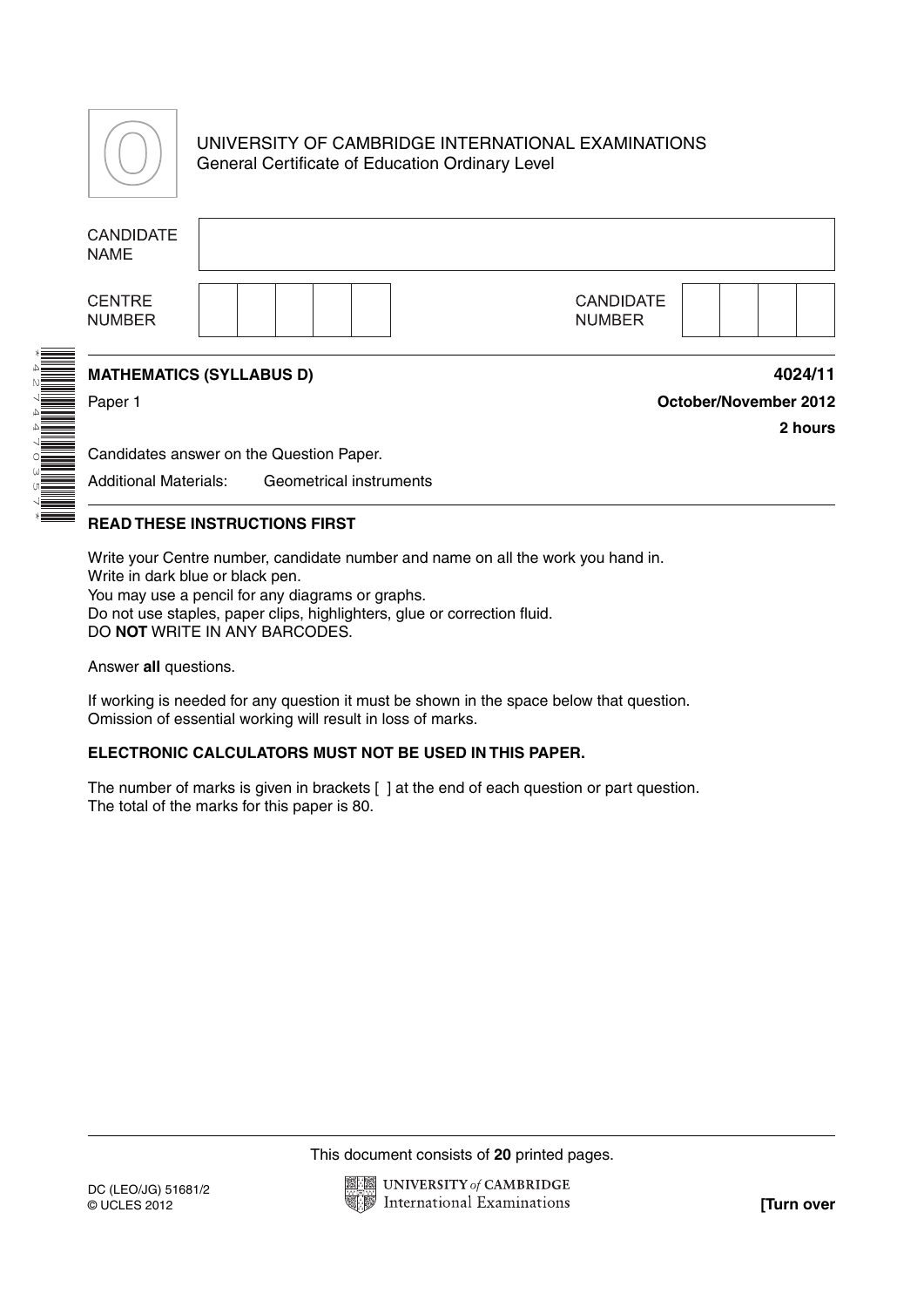|                | ELECTRONIC CALCULATORS MUST NOT BE USED IN THIS PAPER. |                                                       |                                              | For                     |
|----------------|--------------------------------------------------------|-------------------------------------------------------|----------------------------------------------|-------------------------|
| $\mathbf{1}$   |                                                        |                                                       | (a) Evaluate $3\frac{2}{5} - 2\frac{5}{6}$ . | Examiner's<br>$\it Use$ |
|                |                                                        | <b>(b)</b> Evaluate $\frac{2}{3} \div 3\frac{3}{4}$ . |                                              |                         |
| $\overline{2}$ |                                                        |                                                       | (a) Evaluate $0.7 + 0.2 \times 0.3$ .        |                         |
|                |                                                        | <b>(b)</b> Evaluate $\frac{0.9}{0.06}$ .              |                                              |                         |
|                |                                                        |                                                       |                                              |                         |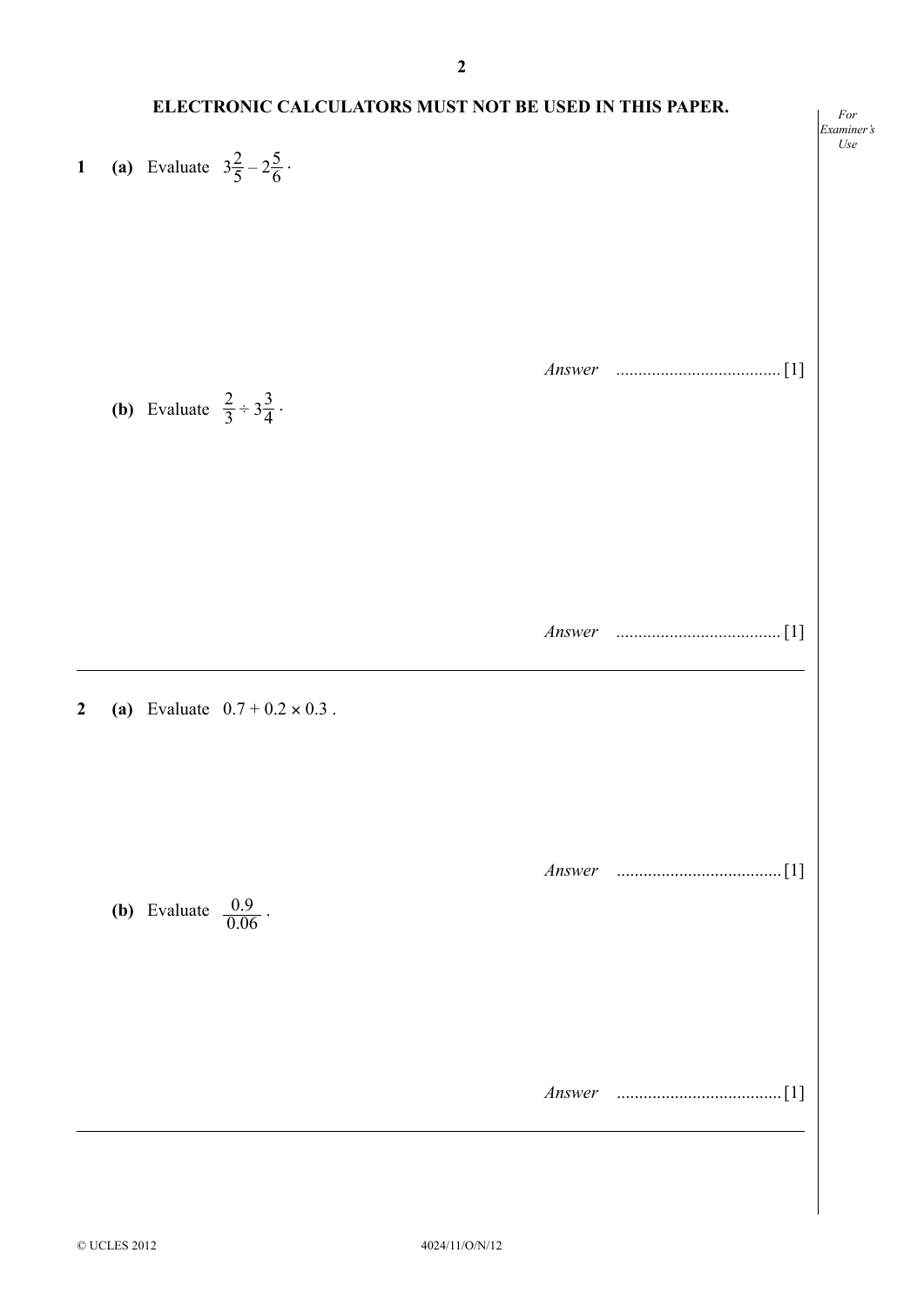| $\mathbf{3}$ | (a)    | Alice and Brenda share \$300 so that Alice's share : Brenda's share $= 3 : 7$ . | For                     |
|--------------|--------|---------------------------------------------------------------------------------|-------------------------|
|              |        | How much more does Brenda receive than Alice?                                   | Examiner's<br>$\it Use$ |
|              |        |                                                                                 |                         |
|              |        |                                                                                 |                         |
|              |        |                                                                                 |                         |
|              |        |                                                                                 |                         |
|              |        |                                                                                 |                         |
|              |        |                                                                                 |                         |
|              |        |                                                                                 |                         |
|              |        |                                                                                 |                         |
|              |        | (b) Find the simple interest on \$200 for 4 years at $2\%$ per year.            |                         |
|              |        |                                                                                 |                         |
|              |        |                                                                                 |                         |
|              |        |                                                                                 |                         |
|              |        |                                                                                 |                         |
|              |        |                                                                                 |                         |
|              |        | Answer                                                                          |                         |
|              |        |                                                                                 |                         |
| 4            |        | Arrange these lengths in order of size, starting with the smallest.             |                         |
|              |        | $2\frac{1}{4}$ m<br>$0.021\,\mathrm{km}$<br>2300 mm<br>$220 \text{ cm}$         |                         |
|              |        |                                                                                 |                         |
|              |        |                                                                                 |                         |
|              |        |                                                                                 |                         |
|              | Answer | smallest                                                                        |                         |
|              |        |                                                                                 |                         |
|              |        |                                                                                 |                         |
|              |        |                                                                                 |                         |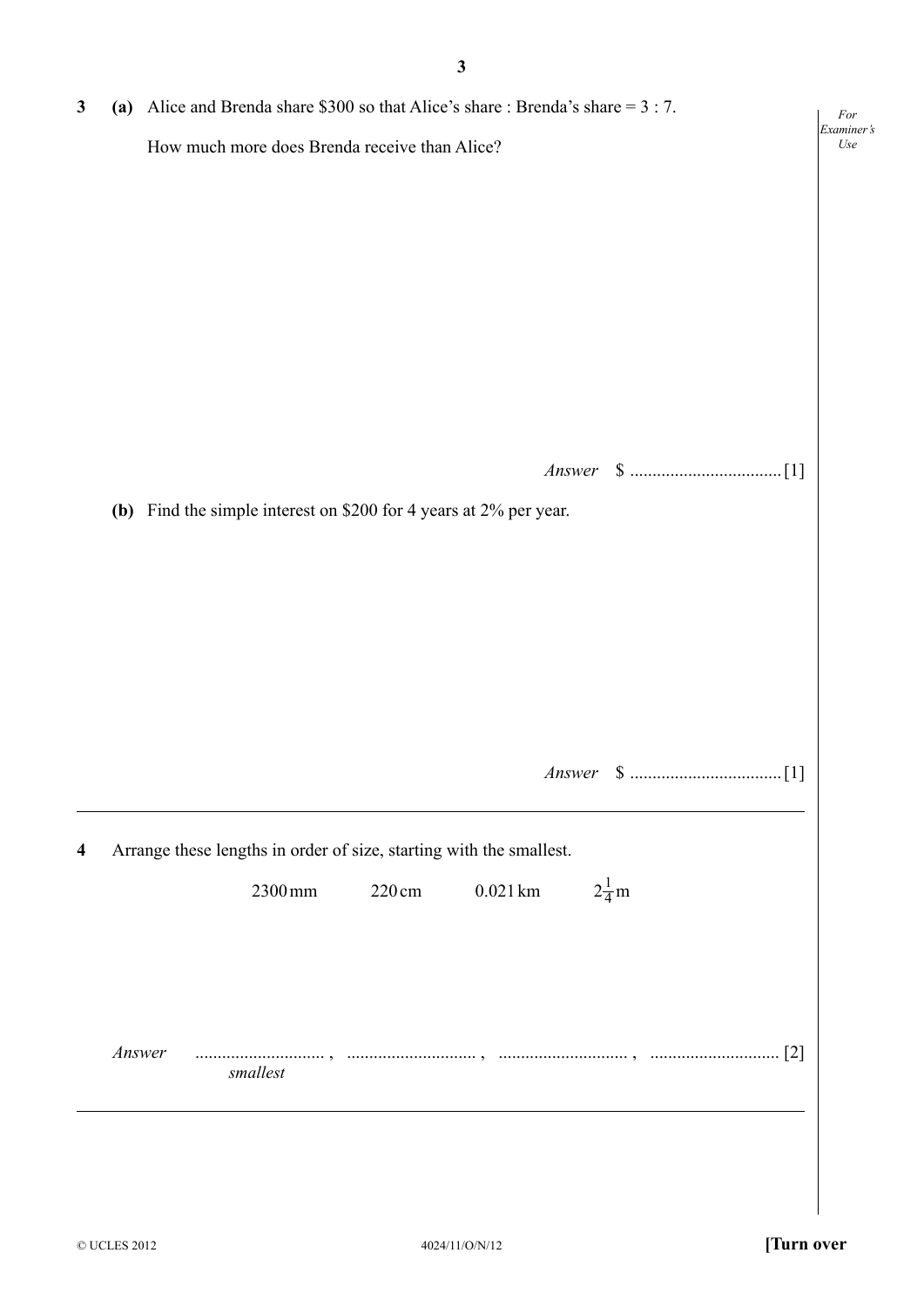| 5 | Pierre goes on a holiday from France to the UK.<br>(a) His journey takes 4 hours and 43 minutes.<br>It ends at 0213 on Saturday.<br>At what time on Friday does his journey start? | For<br>Examiner's<br>Use |
|---|------------------------------------------------------------------------------------------------------------------------------------------------------------------------------------|--------------------------|
|   | (b) Pierre changes 400 euros into pounds $(E)$ .<br>The exchange rate is 1 euro = $\text{\pounds}0.845$ .<br>How many pounds does he receive?                                      |                          |
| 6 | (a) Write the number 0.000 034 in standard form.                                                                                                                                   |                          |
|   | (b) Expressing your answer in standard form, find $(5 \times 10^8) \times (4 \times 10^7)$ .<br>Answer                                                                             |                          |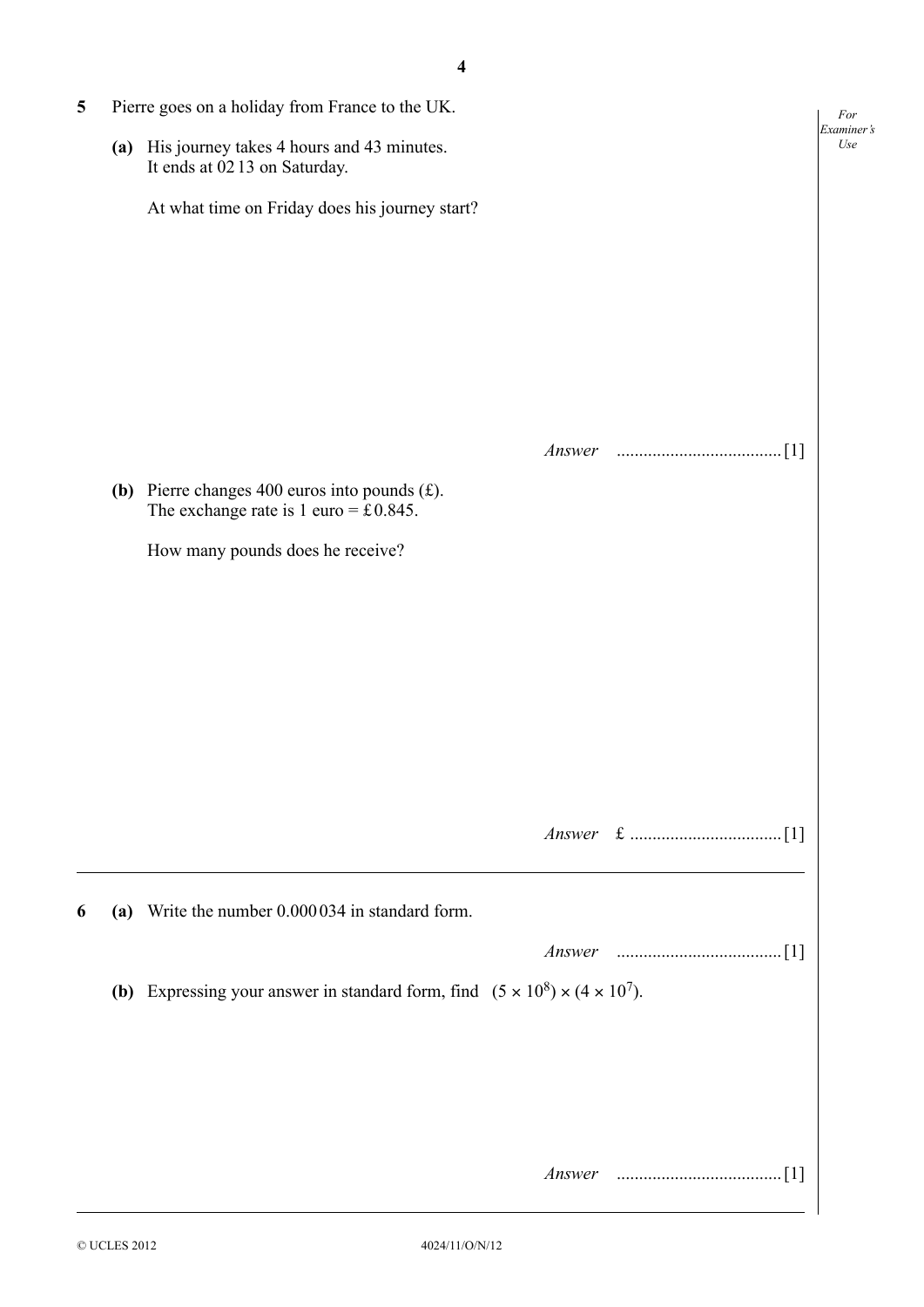| Show clearly the approximate values you use.                   | Use                                                                                                                                                                                                                                                                                                    |
|----------------------------------------------------------------|--------------------------------------------------------------------------------------------------------------------------------------------------------------------------------------------------------------------------------------------------------------------------------------------------------|
|                                                                |                                                                                                                                                                                                                                                                                                        |
| $\sqrt[3]{5} = 1.7$ $\sqrt[3]{50} = 3.7$ $\sqrt[3]{500} = 7.9$ |                                                                                                                                                                                                                                                                                                        |
|                                                                |                                                                                                                                                                                                                                                                                                        |
|                                                                |                                                                                                                                                                                                                                                                                                        |
|                                                                | (b) The values of three cube roots, correct to 1 decimal place, are given below.<br>Using as much of the above information as is necessary, find the value of $\sqrt[3]{0.005}$ .<br>The mean mass of Ali, Ben and Carl is 40 kg.<br>The mass of Dan is 48 kg.<br>Find the mean mass of the four boys. |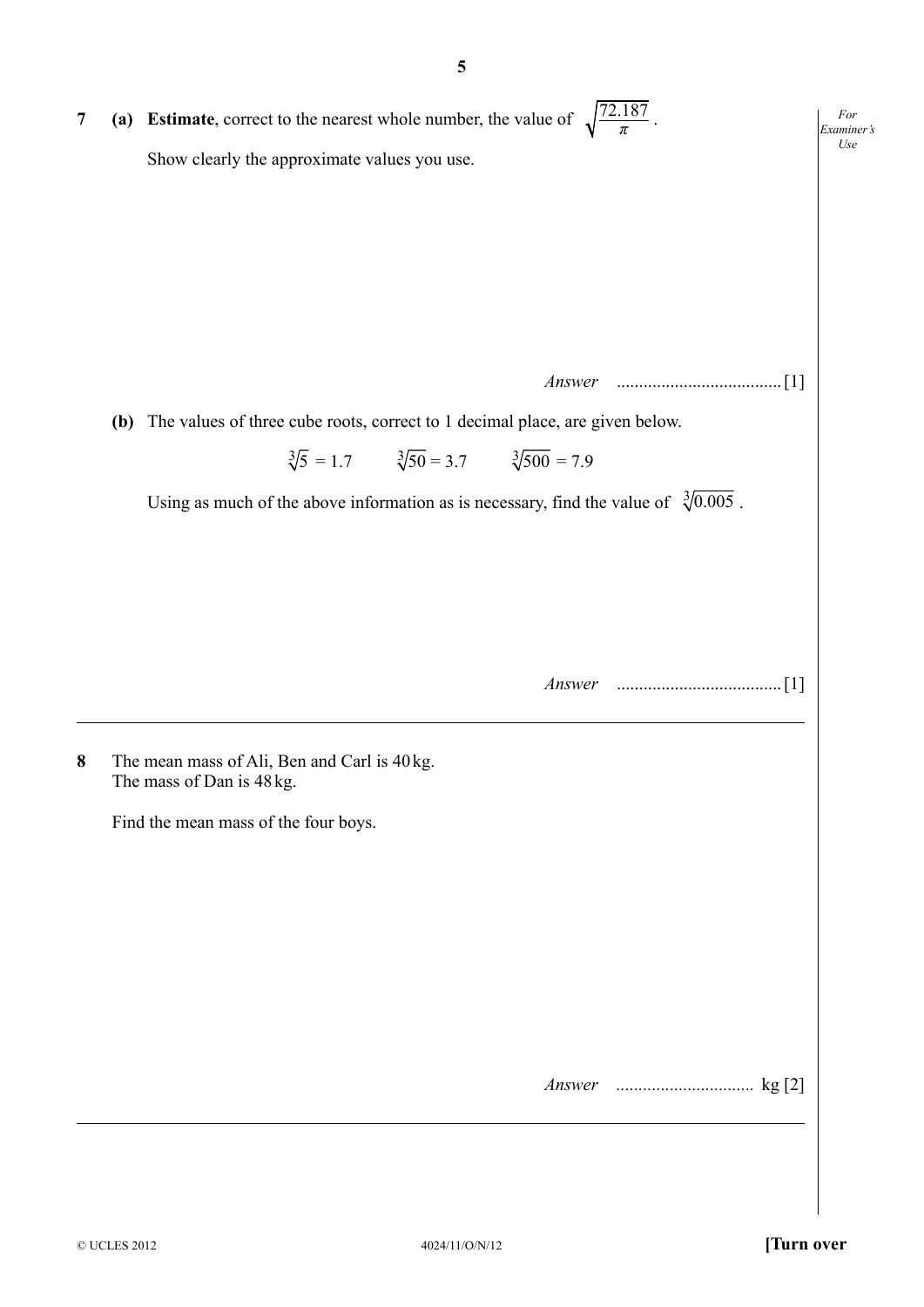**9** *y* is inversely proportional to *x* .

Given that  $y = \frac{1}{5}$  when  $x = 20$ , find  $y$  when  $x = \frac{1}{7}$ .



 *Answer y =* .............................. [2] **10** In the diagram, the triangle *ABC* is equilateral. The bearing of *B* from *A* is 075°.  **(a)** Find the bearing of *C* from *A*. 75° North *A B C Answer* ..................................... [1]  **(b)** Find the bearing of *C* from *B*.  *Answer* ..................................... [1]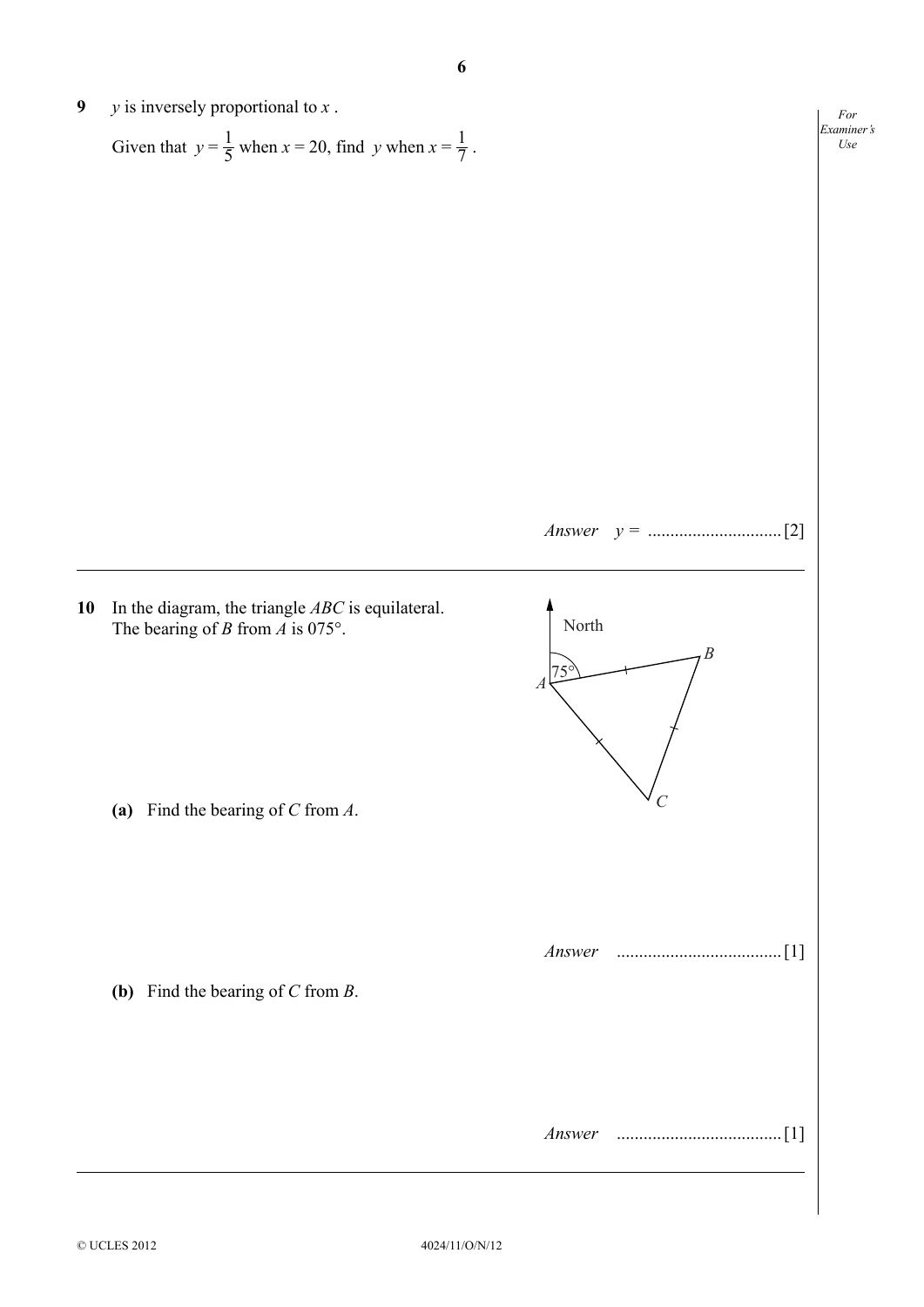**11** In an experiment, 4 dice are thrown and the number of Fives is recorded. The experiment is repeated 12 times. The table shows the results.

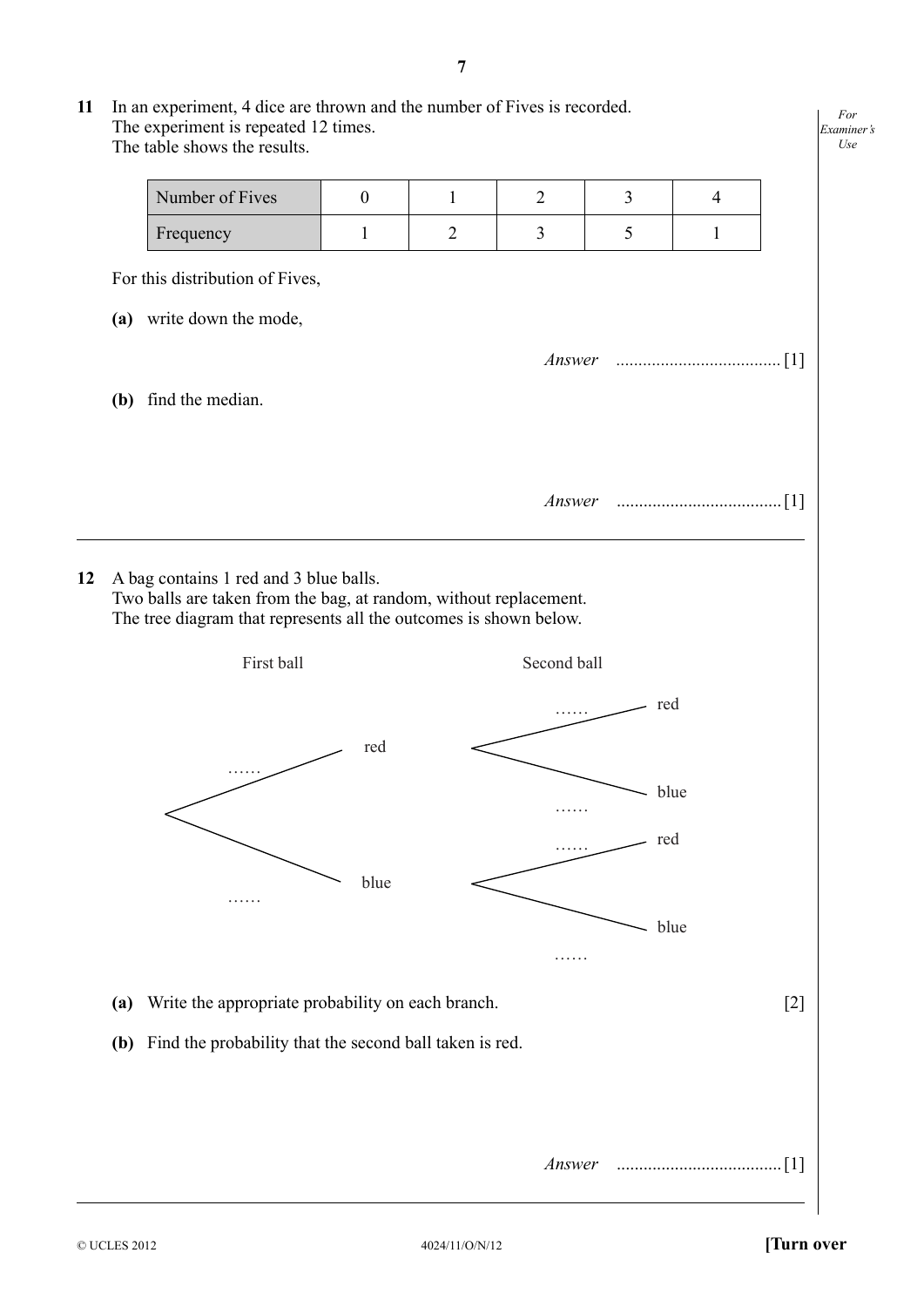| 13 |     | The mass of a box is 2 kilograms, correct to the nearest kilogram.                                                 | For               |
|----|-----|--------------------------------------------------------------------------------------------------------------------|-------------------|
|    |     | (a) Write down the lower bound for the mass of the box.                                                            | Examiner's<br>Use |
|    |     |                                                                                                                    |                   |
|    | (b) | The mass of a can is 350 grams, correct to the nearest 10 grams.                                                   |                   |
|    |     | Giving your answer in kilograms, calculate the lower bound for the total mass of the box<br>and 20 identical cans. |                   |
|    |     |                                                                                                                    |                   |
|    |     |                                                                                                                    |                   |
|    |     |                                                                                                                    |                   |
|    |     |                                                                                                                    |                   |
|    |     |                                                                                                                    |                   |
|    |     |                                                                                                                    |                   |
| 14 |     | (a) Evaluate                                                                                                       |                   |
|    |     | (i) $5^1 + 5^0$ ,                                                                                                  |                   |
|    |     |                                                                                                                    |                   |
|    |     | (ii) $\left(\frac{4}{3}\right)^{-2}$ .                                                                             |                   |
|    |     |                                                                                                                    |                   |
|    |     |                                                                                                                    |                   |
|    |     |                                                                                                                    |                   |
|    |     | <b>(b)</b> Simplify $(2x^2)^3$ .                                                                                   |                   |
|    |     |                                                                                                                    |                   |
|    |     |                                                                                                                    |                   |
|    |     |                                                                                                                    |                   |
|    |     |                                                                                                                    |                   |
|    |     |                                                                                                                    |                   |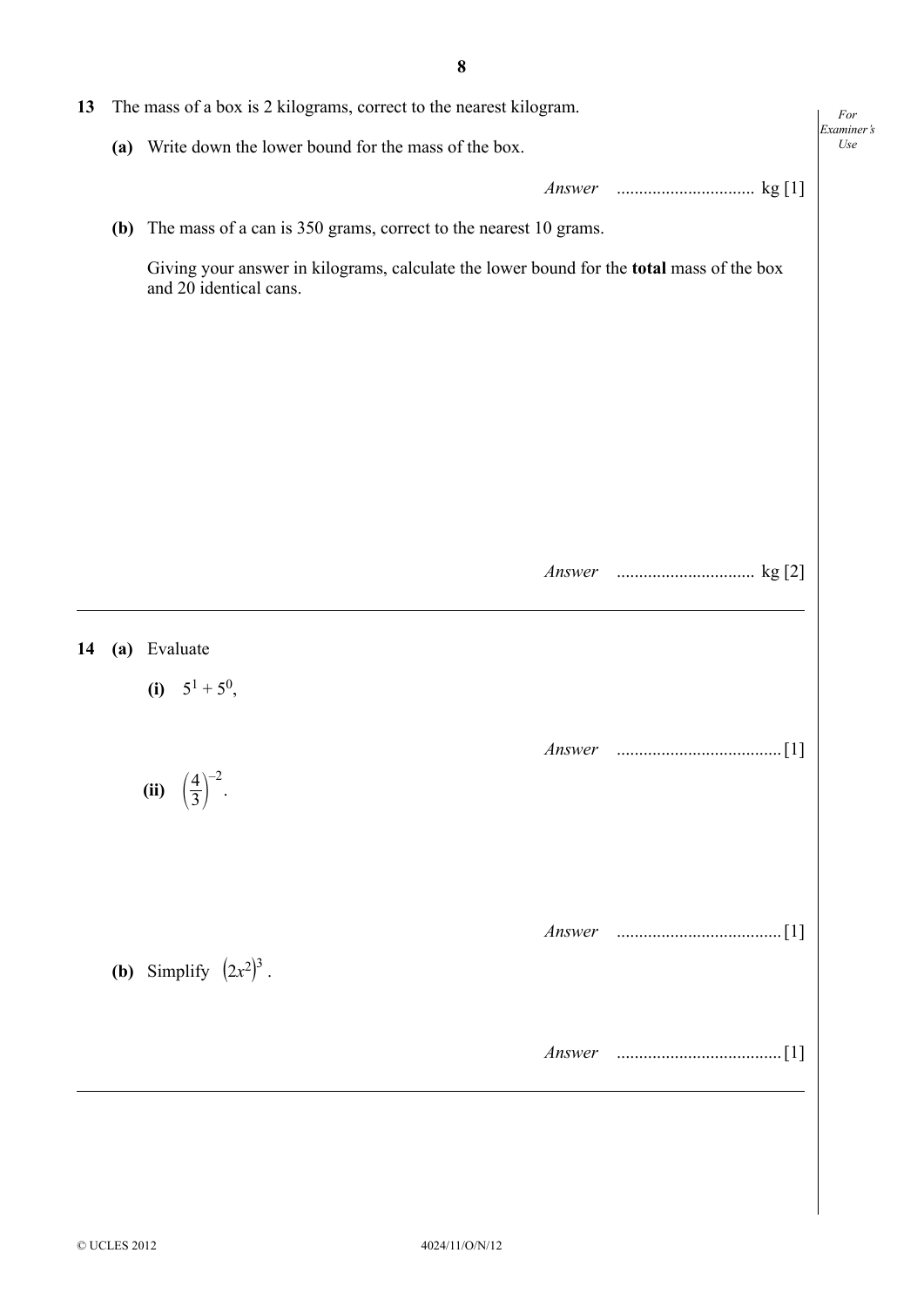*For Examiner's Use* **15** The diagram shows the plan of a rectangular Path 1<sup>t</sup> Path Path Path  $1\frac{1}{2}$ 11 9 1  $1 \mid 4 \text{ pond}$ 4 Lawn garden, measuring 11 m by 9 m. All the angles are right angles. The pond is a square of side 4 m. The paths are 1 m wide. The remainder of the garden is a lawn.  **(a)** Find the perimeter of the lawn.  *Answer* ................................ m [1]  **(b)** Find the total area of the paths.  *Answer* .............................. m2 [1]  **(c)** The paths are paved with square tiles of side 50 cm. How many tiles are used?  *Answer* ..................................... [1]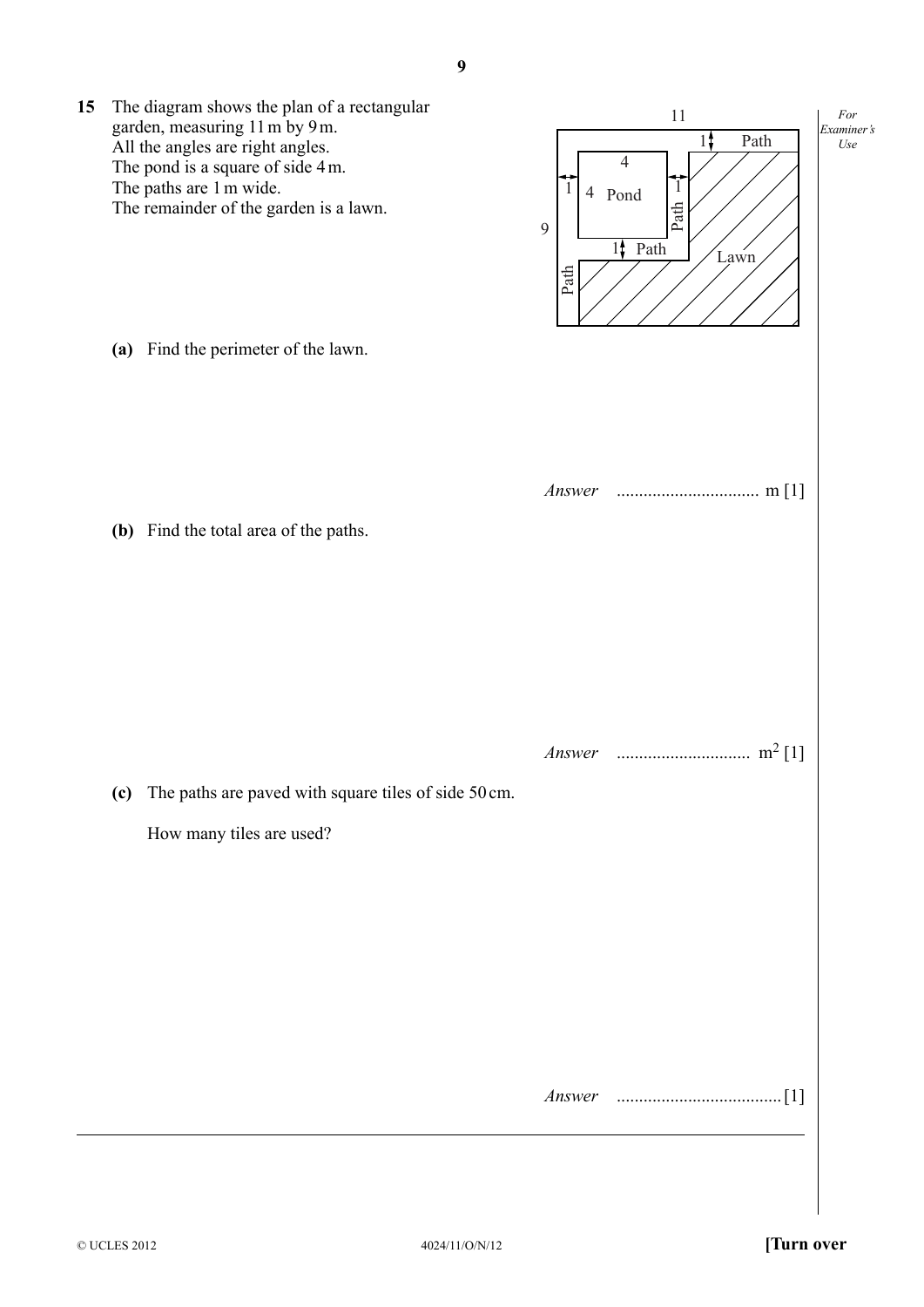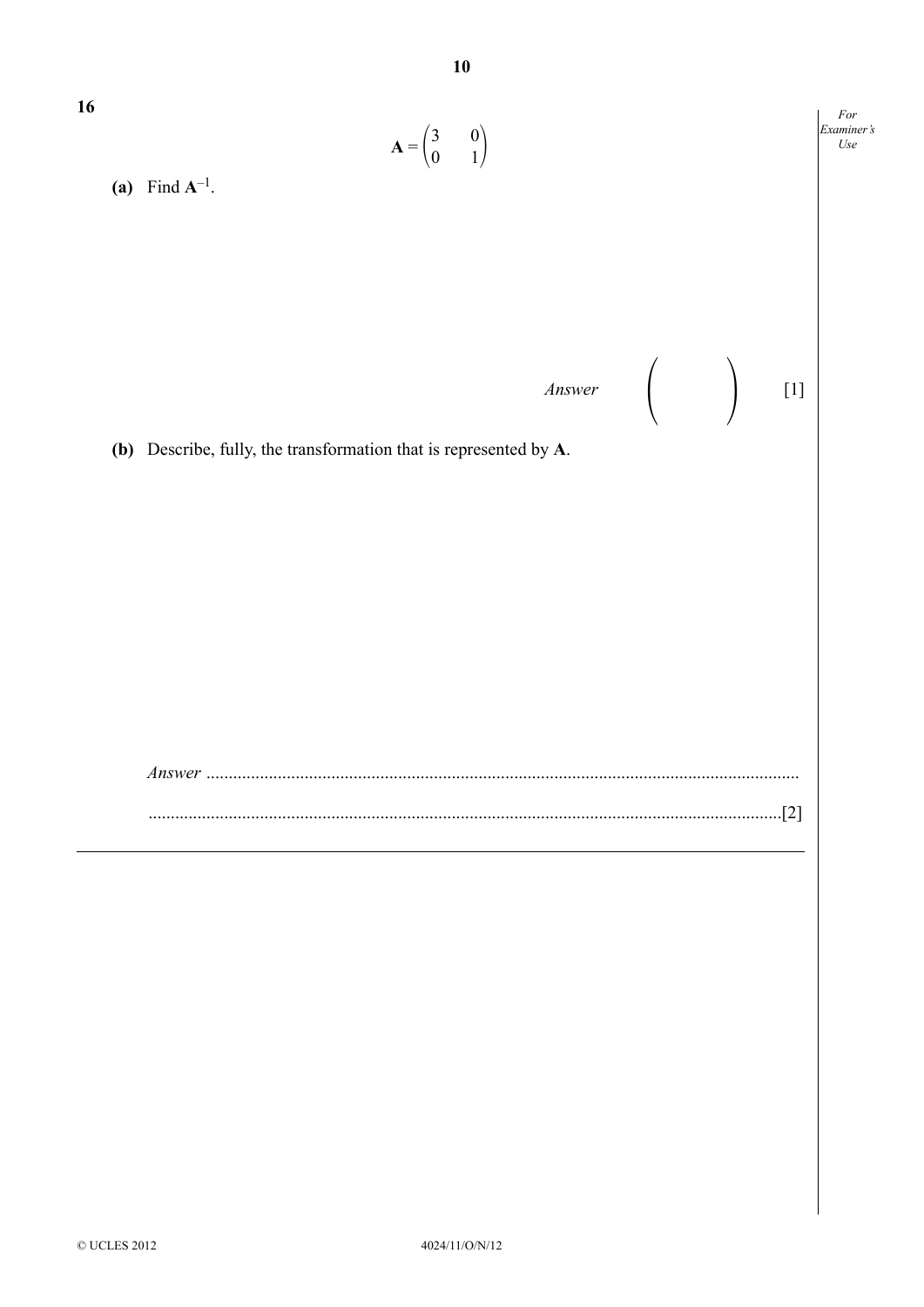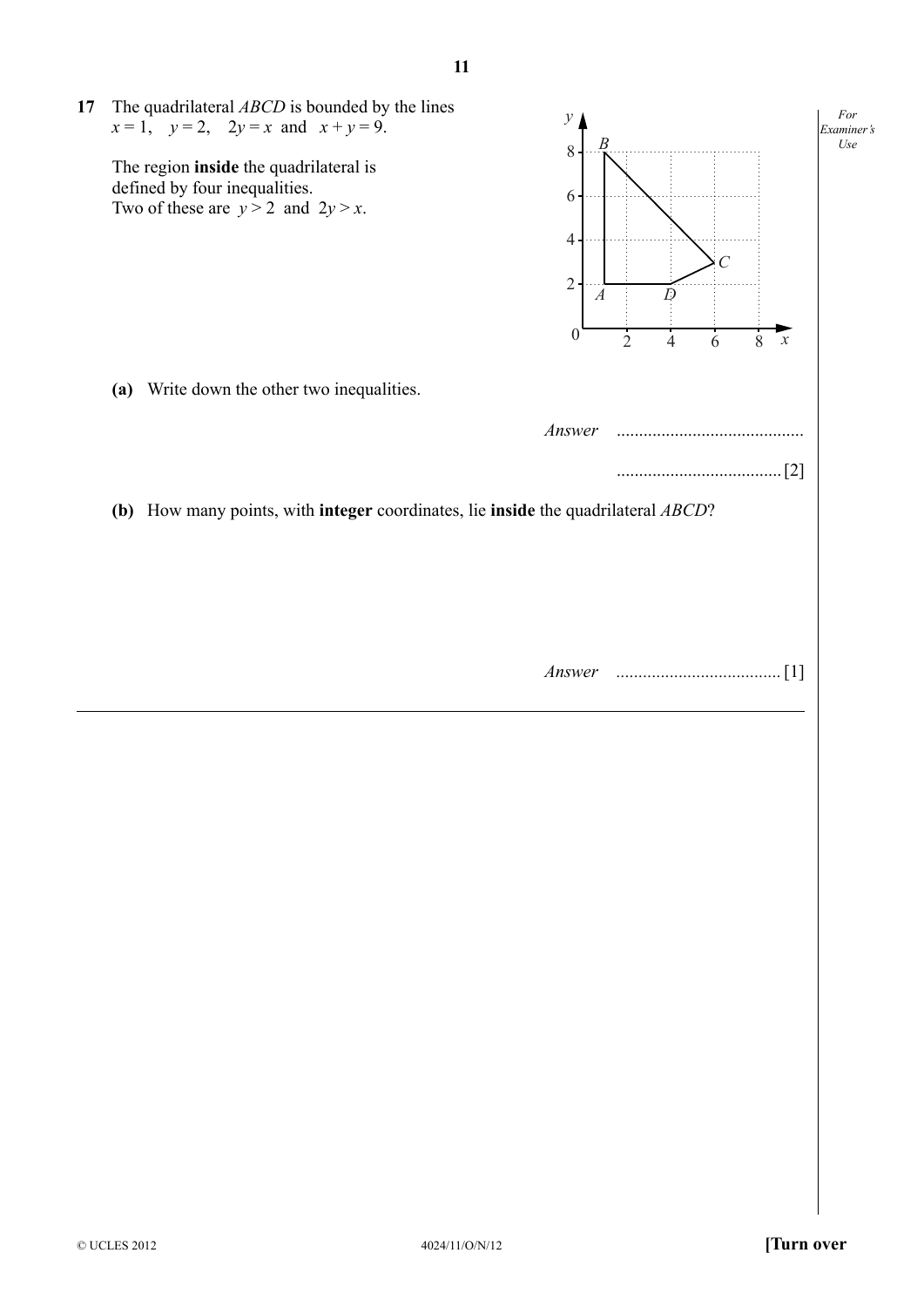|  | 18 Factorise completely | For<br>Examiner's |
|--|-------------------------|-------------------|
|  | (a) $20p + 25p^2$ ,     | $\it Use$         |
|  |                         |                   |
|  |                         |                   |
|  |                         |                   |
|  | Answer                  |                   |
|  | <b>(b)</b> $9-4t^2$ ,   |                   |
|  |                         |                   |
|  |                         |                   |
|  |                         |                   |
|  |                         |                   |
|  | (c) $9 + 35x - 4x^2$ .  |                   |
|  |                         |                   |
|  |                         |                   |
|  |                         |                   |
|  |                         |                   |
|  |                         |                   |
|  |                         |                   |
|  |                         |                   |
|  |                         |                   |
|  |                         |                   |
|  |                         |                   |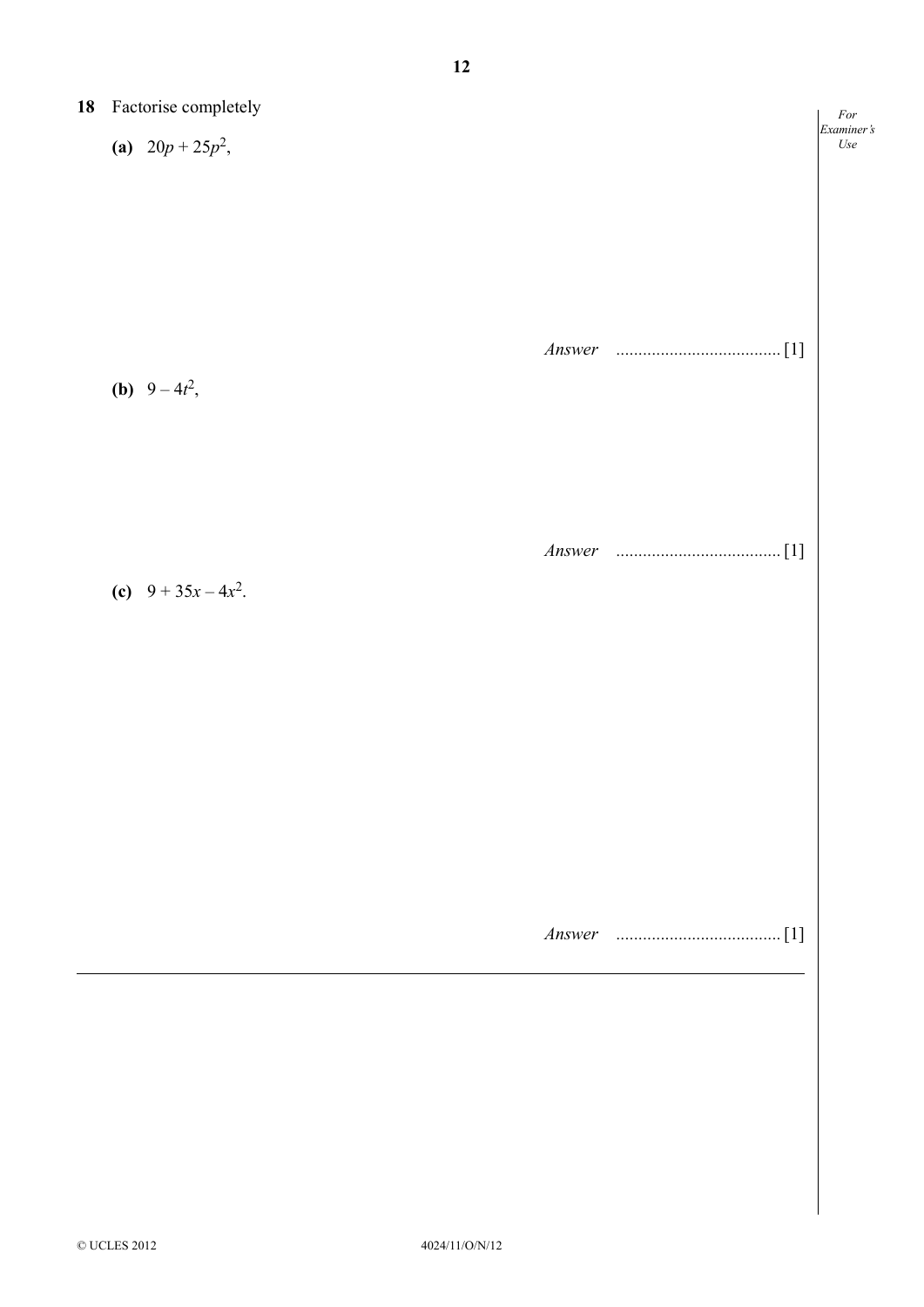

**19**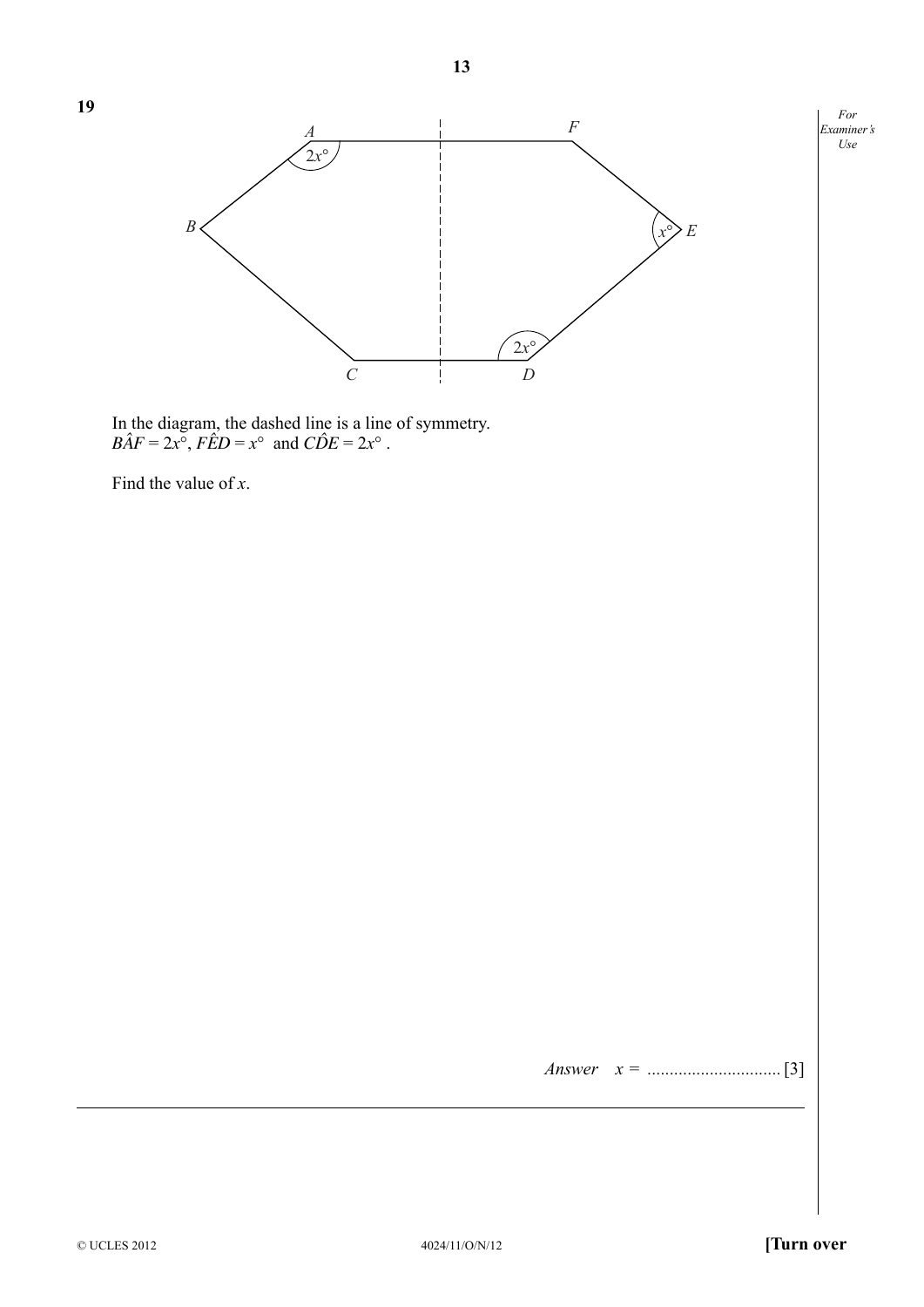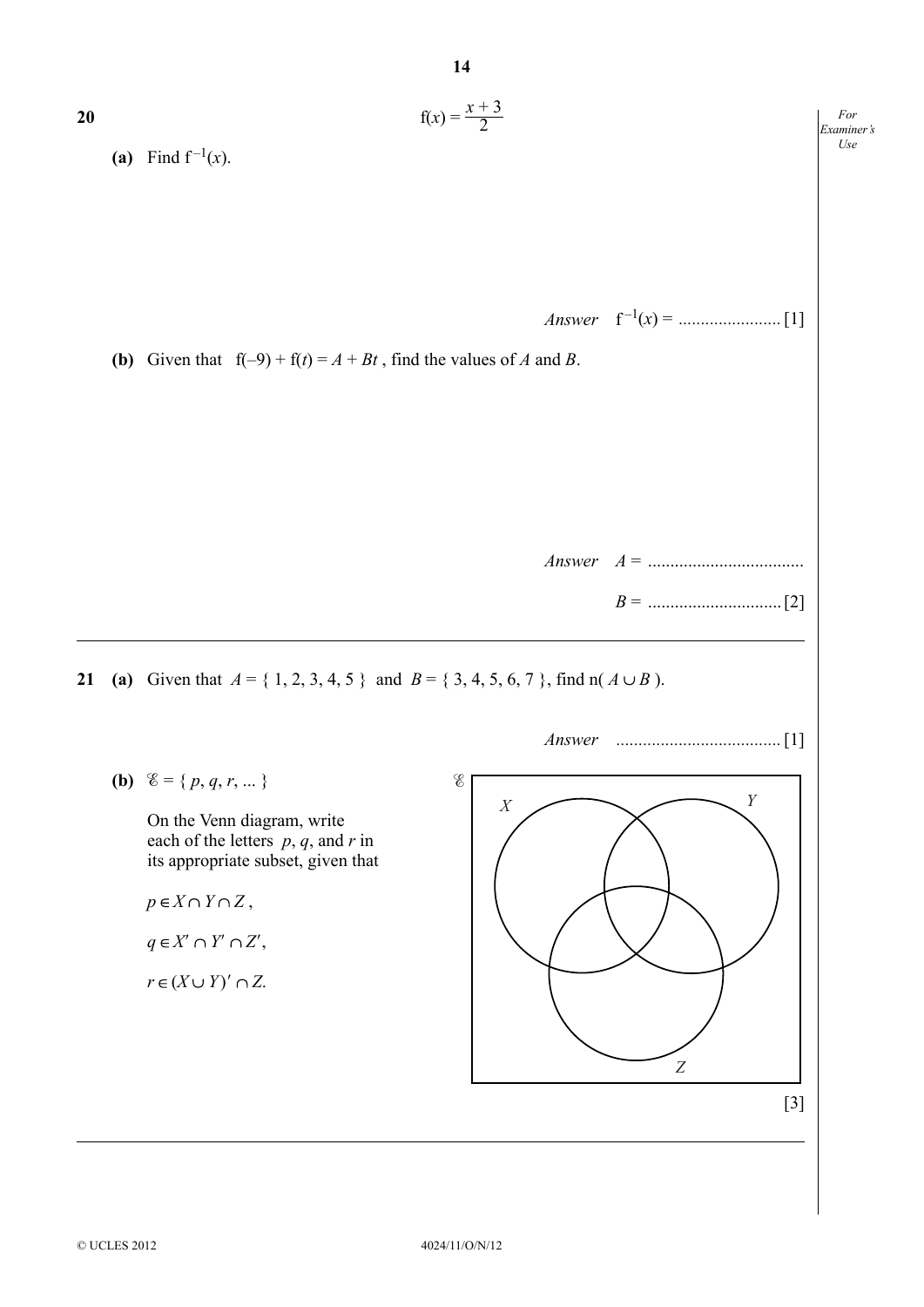

**22**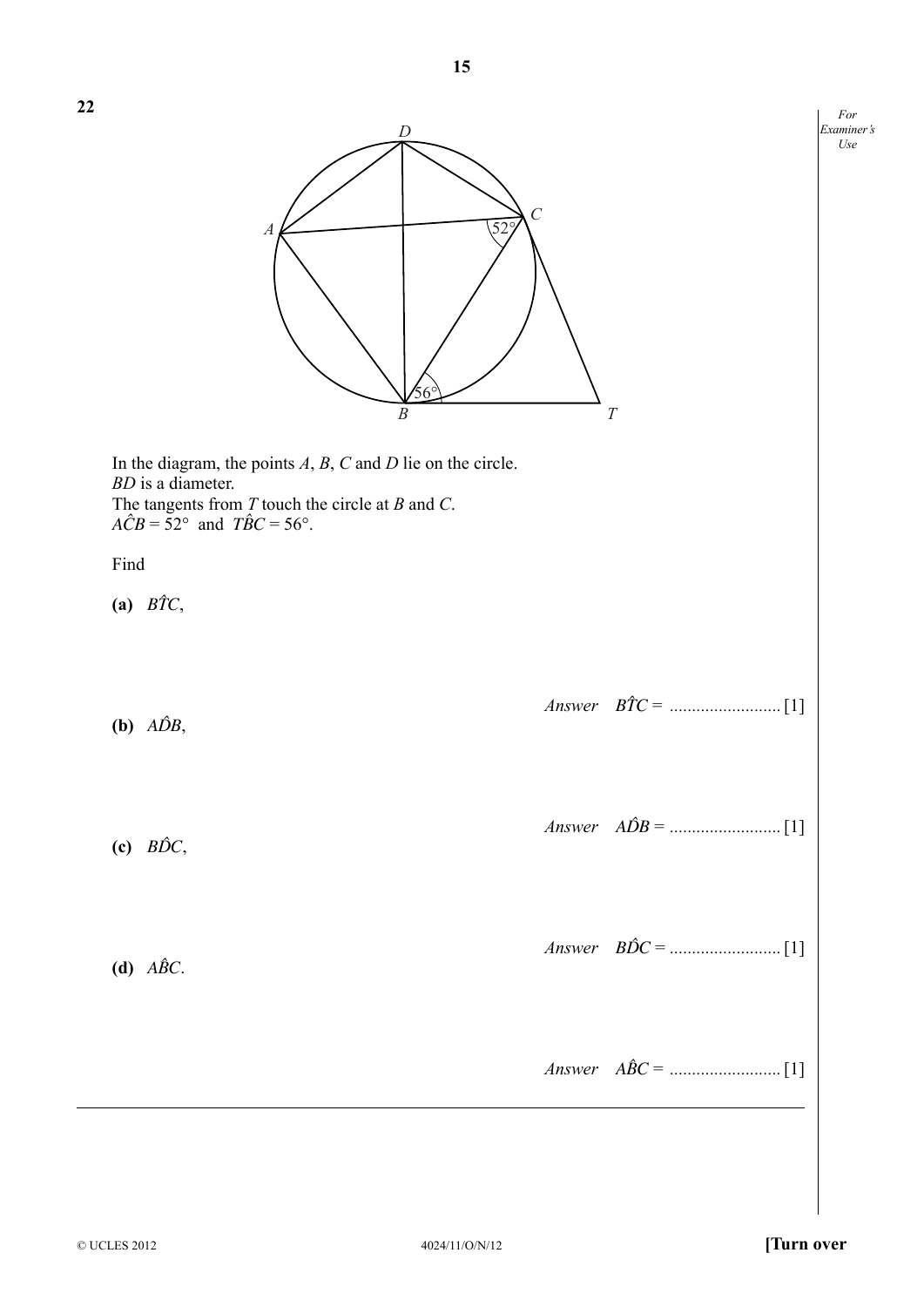**23** The diagram is the speed-time graph of part of a train's journey.

> The train slows down uniformly from a speed of 50 m/s to a speed of 10 m/s in a time of 20 seconds.

During the next 30 seconds, it accelerates uniformly to a speed of *u* metres/second.

- (a) Calculate the retardation from  $t = 0$  to  $t = 20$ .
- **(b)** Calculate the speed of the train when  $t = 15$ .

 *Answer .............................* m/s [1] **(c)** Calculate the distance travelled by the train from  $t = 0$  to  $t = 20$ .  *Answer ................................* m [1]  **(d)** The size of the acceleration is half the size of the retardation. Find the value of *u*.  *Answer u* = *..............................*[1]

0 0

20 50

Time (*t* seconds)

 *Answer ............................* m/s2 [1]

10

50

*u*

Speed  $(m/s)$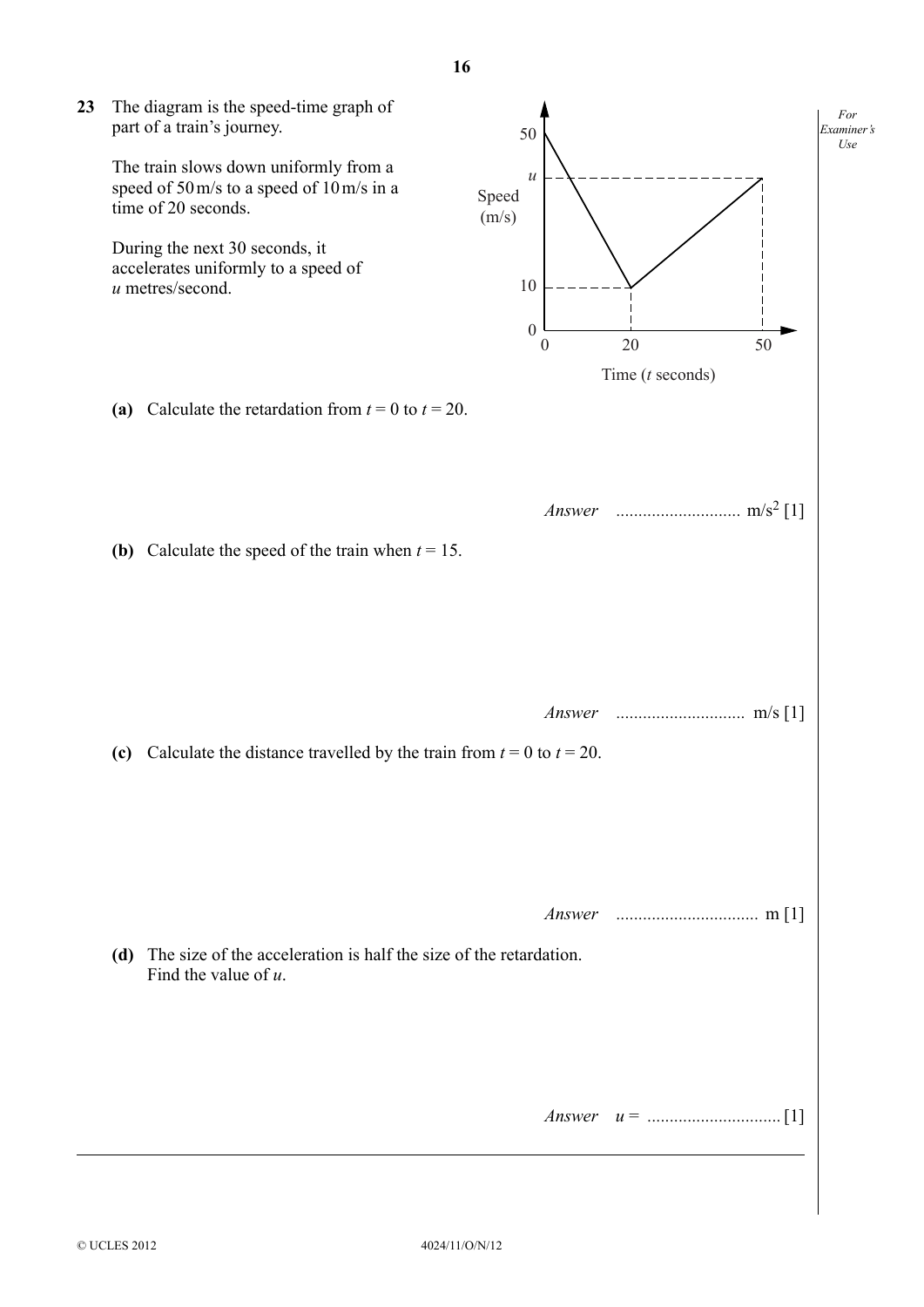*For Examiner's Use* **24** The diagram shows the points *O*  $A(-1, 8)$  $B(7,2)$ *y x A* (-1, 8) and *B* (7, 2).  **(a)** Find the coordinates of the midpoint of *AB*.  *Answer* ( ............... , ...............) [1] **(b)**  $\overrightarrow{BC} = \begin{pmatrix} \overrightarrow{AC} & \overrightarrow{AC} \\ \overrightarrow{AC} & \overrightarrow{AC} \end{pmatrix}$  $\begin{pmatrix} -3 \\ 4 \end{pmatrix}$  **(i)** Find the coordinates of *C*.  *Answer* ( ............... , ...............) [1] (ii) Given that  $|\overrightarrow{AB} + \overrightarrow{BC}| = \sqrt{k}$ , find *k*.  *Answer k =* ............................. [2]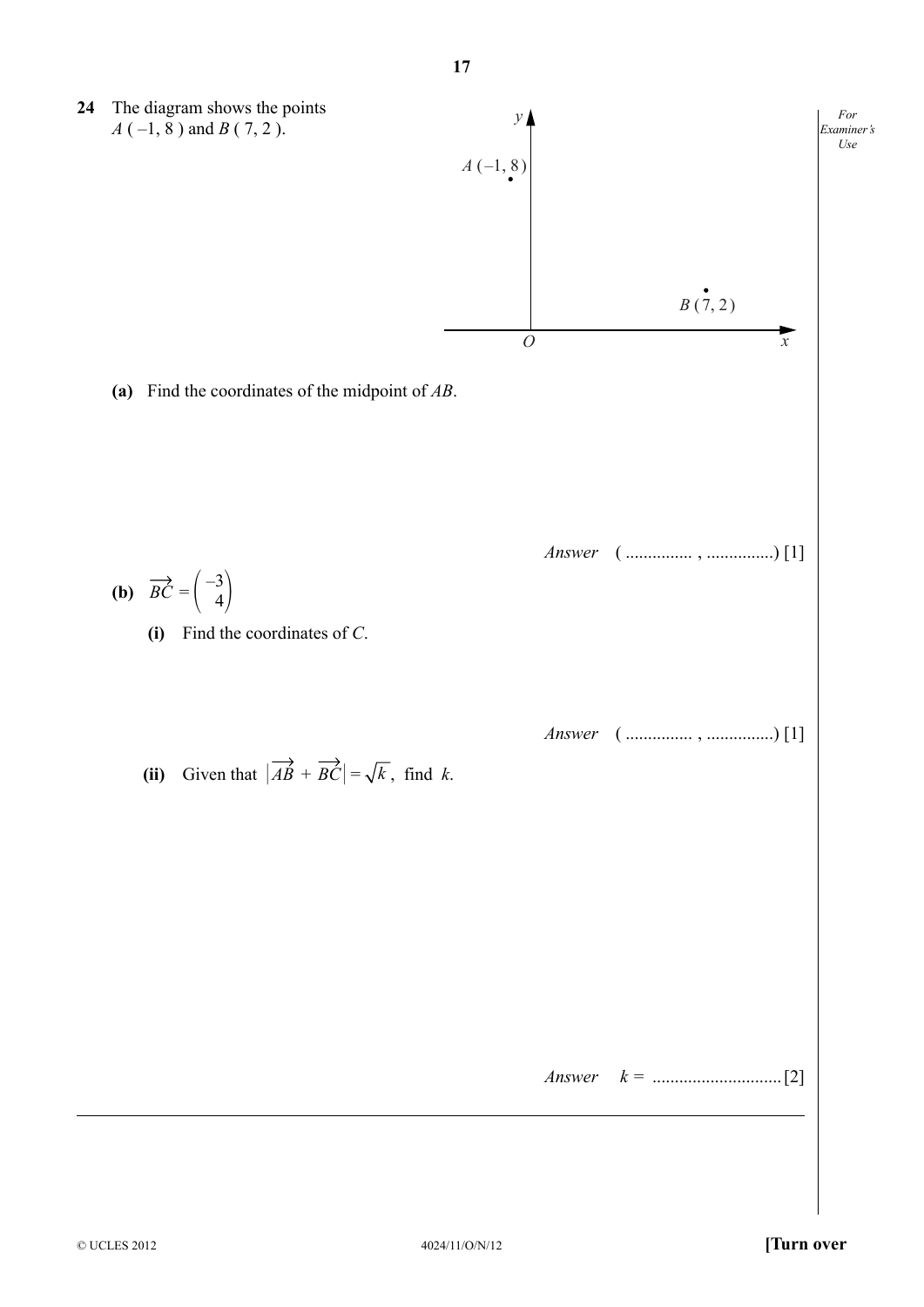. . Row *n* . ............... .  $3n - 1$ . . ...............  **(a)** Complete Row *n*. [1]  **(b)** The table shows some results obtained from this pattern. Row number 1  $1 \t 2 \t 3 \t 4 \t n$ Square of the middle number  $\frac{1}{25}$  and the row  $\begin{vmatrix} 4 & 25 \\ 4 & 25 \end{vmatrix}$  64  $\begin{vmatrix} x \\ y \end{vmatrix}$ Product of the first and the last number in the row  $\begin{array}{|c|c|c|c|} \hline 3 & 24 & 63 & \end{array}$   $\begin{array}{|c|c|c|c|c|} \hline y \\ y \\ y \\ z \end{array}$  **(i)** Complete the column for Row number 4. [1]  **(ii)** Find an expression, in terms of *n*, for *y*.  *Answer .....................................*[1] **(iii)** Show that  $x - y$  is always equal to 1.

**25** The sequence of positive integers is arranged in the pattern below.

> . .

Row 1 Row 2 Row 3 Row 4

.

**18**

.

. .

[2]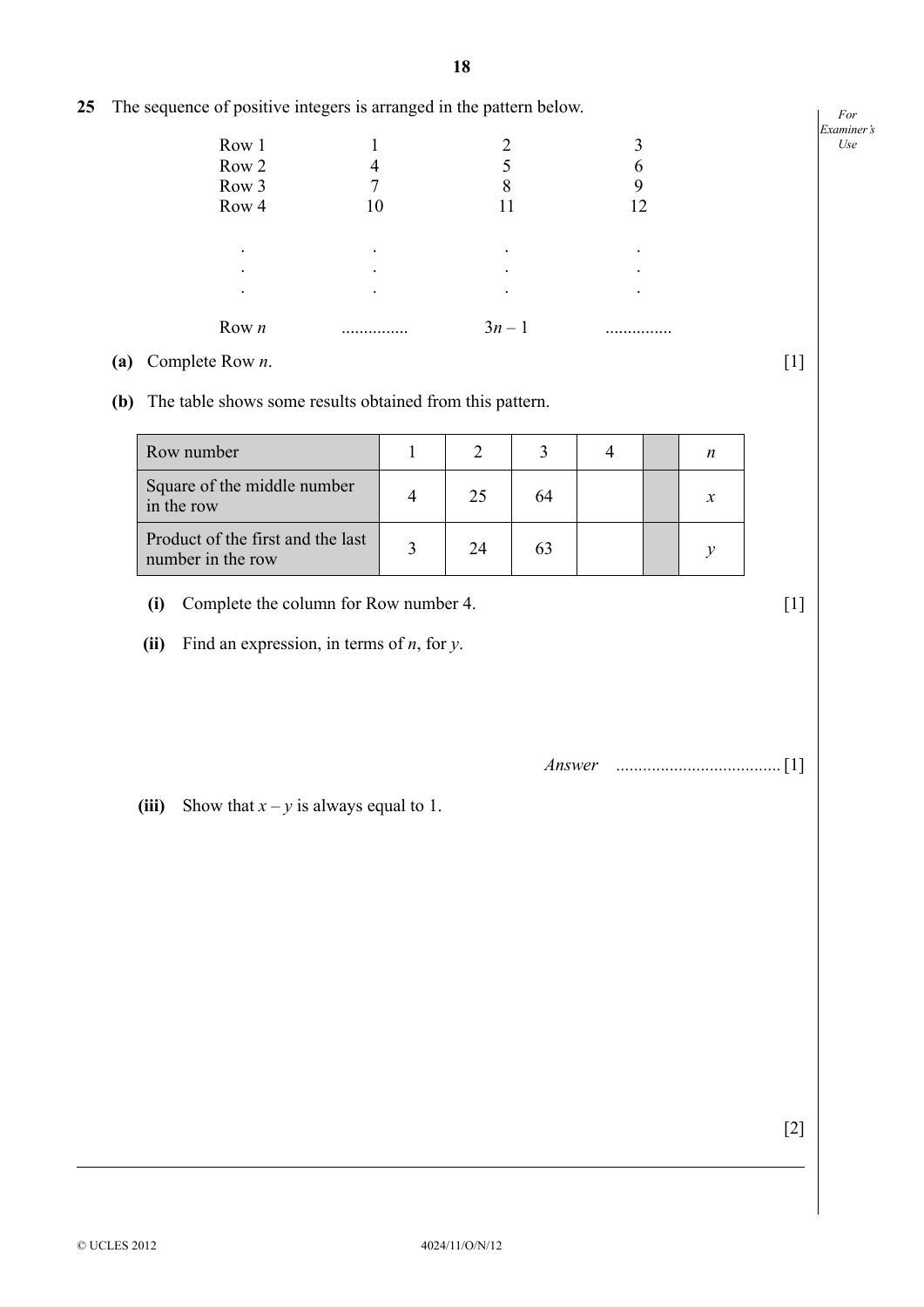**19**

| 26 |            | The diagram at the bottom of the page shows the lines $AB$ and $BC$ .                                                                           | For               |
|----|------------|-------------------------------------------------------------------------------------------------------------------------------------------------|-------------------|
|    | (a)        | By measuring an angle, find reflex angle ABC.                                                                                                   | Examiner's<br>Use |
|    |            |                                                                                                                                                 |                   |
|    | <b>(b)</b> | The point D is on the opposite side of $AC$ to B.<br>$CD = CB$ and $AD = 10$ cm.                                                                |                   |
|    |            | On the diagram, construct quadrilateral <i>ABCD</i> .                                                                                           | $[1]$             |
|    | (c)        | On the diagram, construct the locus of points, <b>inside</b> the quadrilateral ABCD, that are                                                   |                   |
|    |            | equidistant from $A$ and $B$ ,<br>(i)                                                                                                           | $[1]$             |
|    |            | equidistant from $BC$ and $BA$ .<br>(ii)                                                                                                        | $[1]$             |
|    | (d)        | On the diagram, shade the region <b>inside</b> the quadrilateral <i>ABCD</i> containing the points<br>that are<br>nearer to $A$ than to $B$ and |                   |
|    |            | nearer to <i>BC</i> than to <i>BA</i> .                                                                                                         | $\lceil 1 \rceil$ |



*A B*